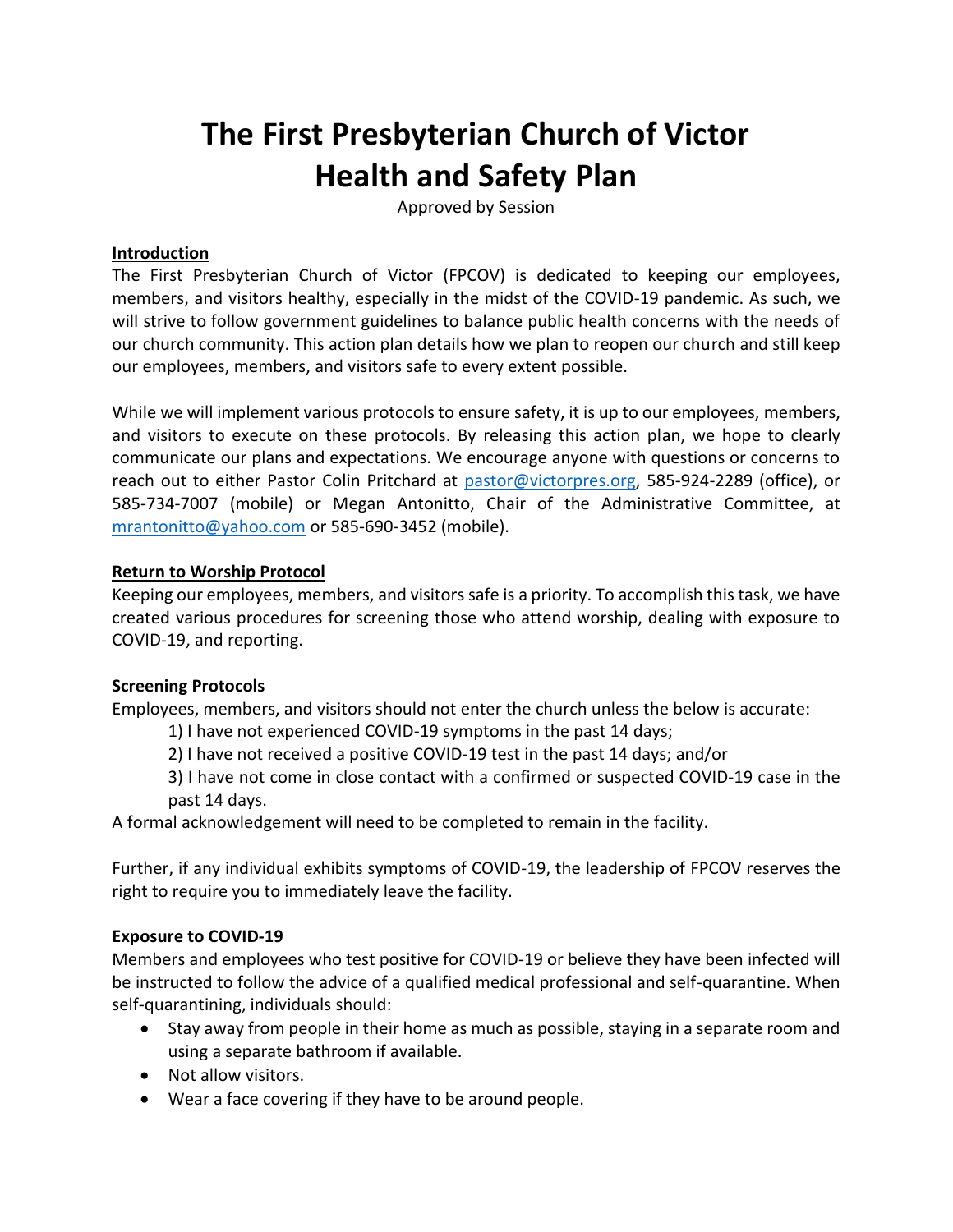- Avoid sharing household items, including drinking cups, eating utensils, towels and bedding.
- Clean high-touch surfaces daily.
- Continue monitoring their symptoms, calling their health care provider if their condition worsens.

Employees who are symptomatic or who have tested positive should not return to work until the conditions outlined in the below table are met:

| Symptomatic but was not tested:                                                                                                                                                                                                                                                   | <b>Tested positive for COVID-19:</b>                                                                                                      |
|-----------------------------------------------------------------------------------------------------------------------------------------------------------------------------------------------------------------------------------------------------------------------------------|-------------------------------------------------------------------------------------------------------------------------------------------|
| Have not had a fever for at least 72<br>$\bullet$<br>hours and have not used fever-<br>reducing medication during that time.<br>Coughs and other symptoms have<br>$\bullet$<br>greatly improved.<br>Seven days have passed since they first<br>$\bullet$<br>experienced symptoms. | • No longer have a fever.<br>• Coughs and other symptoms have<br>improved.<br>They have received two negative<br>COVID-19 tests in a row. |

# **Reporting**

Any employee, member, or visitor who tests positive for COVID-19 and has visited the facility should notify Pastor Colin Pritchard or Megan Antonitto as soon as practicable. Depending on the circumstances, FPCOV will notify any impacted individuals and may elect to close the facility.

# **Social Distancing Requirements**

Employees, members, and visitors are expected to follow social distancing best practices while at FPCOV. Specifically, members, employees, and visitors are asked to:

- Stay 6 feet away from individuals not in their household when in the building. When a 6 foot distance cannot be maintained, individuals must wear an acceptable face covering.
- Pews will be marked off to ensure proper distancing during worship.
- Avoid tasks that require face-to-face with others when possible.
- Avoid contact with others whenever possible (i.e. handshakes, hugs, etc.).
- Distance themselves from anyone who appears to be sick.
- Avoid gathering when entering and exiting the facility.
- Follow any posted signage regarding social distancing practices.
- Avoid nonessential gatherings.
- Soloists that sing during worship must wear a mask and stay at least 12 feet from others.

# **Protective Equipment**

Members and visitors are required to wear face coverings when in the facility. This is important as most spaces utilized by members and visitors are common spaces. Members and visitors are required to bring their own face coverings.

Employees are required to wear face coverings when entering and exiting the facility, in any common spaces (hallways, kitchens, bathrooms, etc.), and when physical distancing of 6 feet or